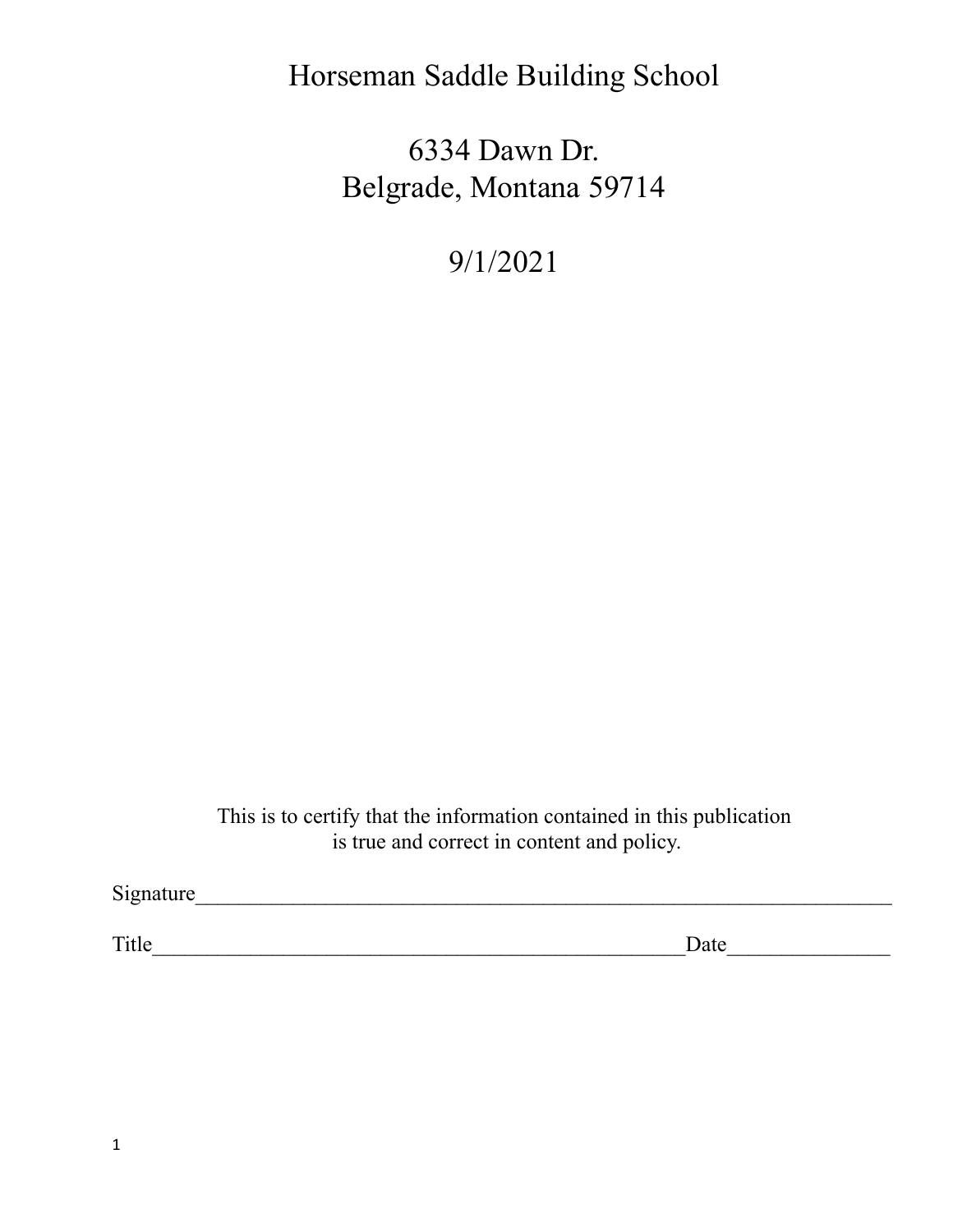# COVID19 UPDATE

#### *Priority:*

#### *Anyone entering the school must show proof of COVID vaccination. All students, visitors and personal must be vaccinated against COVID.*

**In order to provide as much safety and protection from the COVID virus for both instructors and attending students, the following procedures and precautions will be observed and followed:**

**1. Anyone visiting the school must wear a mask. Masks are provided at the door. Students and instructors in contact with visitors will also observe the mask rule.**

**2. The shop is large and adequate to provide sufficient work space. During the first week of each class when demonstrations and close contact is necessary, the mask rule will be observed.**

**3. Hand washing with soap and water as well as hand sanitizer will be observed.**

**4. The bathroom will be sanitized at the end of each work day.**

**5. Students will limit travel and contacts outside of the school.**

**6. Albertsons grocery store in Belgrade opens at 6am. The County Market opens at 7am. The laundromat opens at 7am. The school will adjust the class times to accommodate these openings.**

**Thank you to everyone for helping to make the saddle school a safe and rewarding experience.**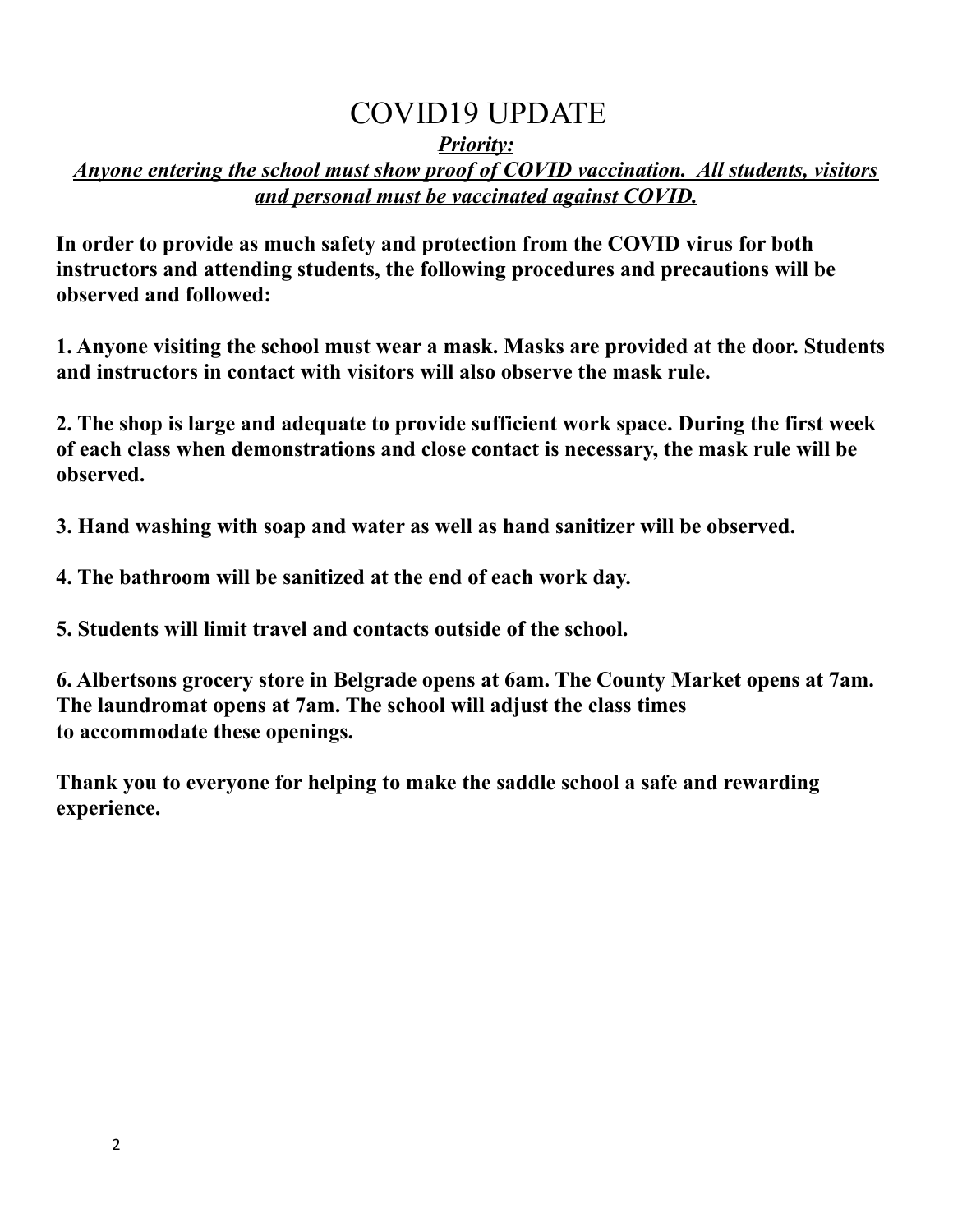## *Table of Contents*

Pages:

- 2…..Covid Update
- 4…..Introduction
- 5…..Administration and Staff
- 6…..Facility

Facility Rules and Information

- 6…..Equipment
- 7…..Tuition Breakdown for non-VA students
- 8…..Tuition Breakdown for VA students
- 9…..Advanced Saddle Building
- 10….Tuition Breakdown for Advanced Saddle Building Class for non-VA students
- 11….Tuition Breakdown for Advanced Saddle Building Class for VA students
- 12….Class Schedule
- 12….Class Content for Saddle Building and Advanced Saddle Building
- 13….Calendar
- 14….School Policies
- 14….Refund Policy
- 14….Enrollment
- 14….Prior Credit
- 15….Attendance
- 15….Standards of Conduct
- 15….Unexcused Absence
- 15….Excused Absence
- 15….Makeup Work Policy
- 15….Conditions of Dismissal for Unsatisfactory Conduct
- 16….No Show Policy
- 16….Student Evaluation
- 16….School Graduation Certification
- 17….What Can I Do With This Education
- 17….Student Records
- 18….In Compliance With 38 USC 3679
- 19….Tools Needed for Start Up Saddle Building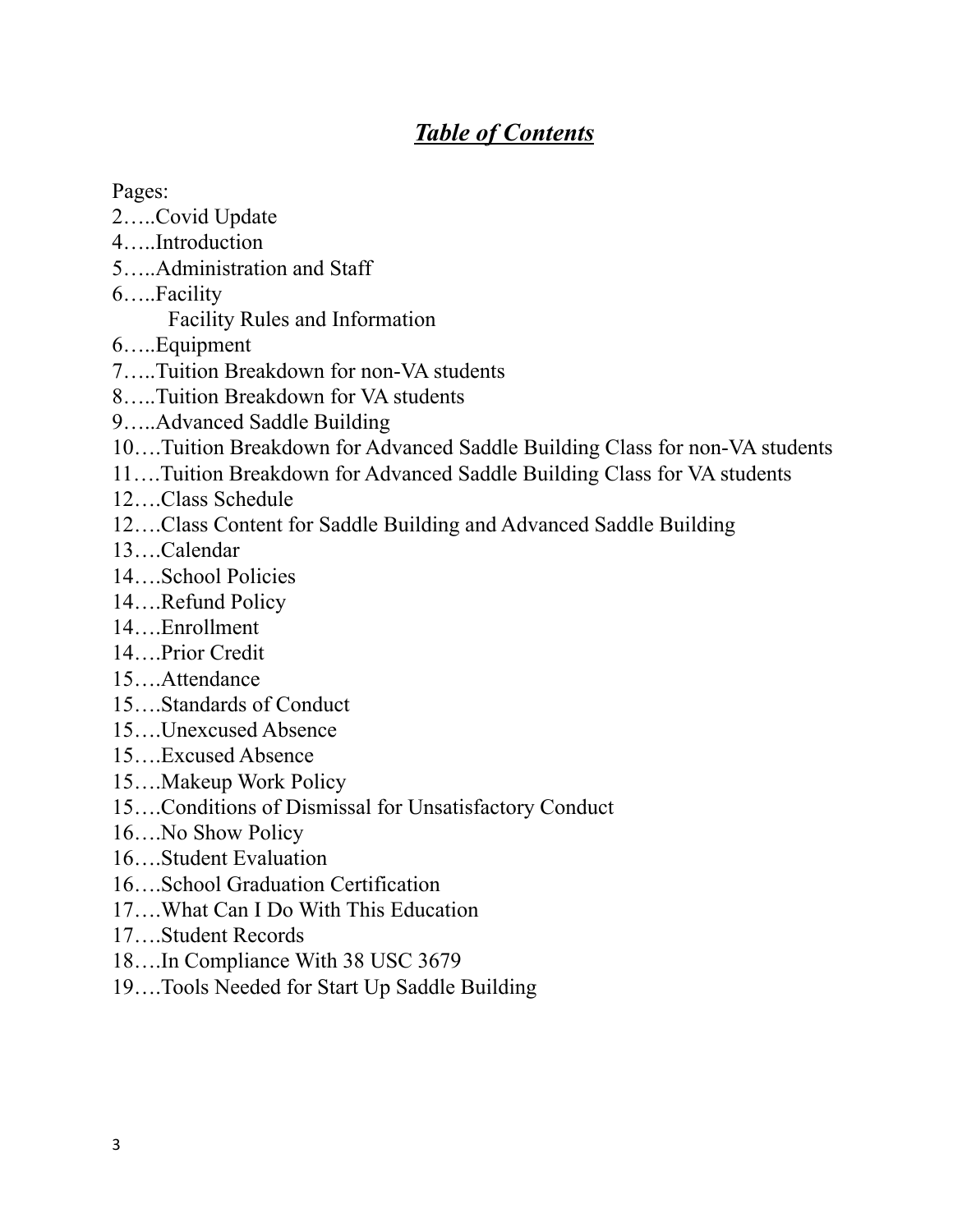#### *Introduction*

Montana Horseman Saddle Building School evolved and grew beyond our imagination. In the late 1950's to early 1960's Dale began building his own saddle. With a growing family and a tight budget he could not afford to purchase a new saddle. He soon became the "friend" who could build you a saddle or repair your old one. Over the years, Dale learned more about working with leather. He expanded into making anything and everything that had to do with horses or mules including pack saddles and tack. He was often in the mountains with a long pack string of mules winding around the trails. Friends, family, kids and grandkids all riding a horse fitted with a saddle built by Dale.

Dale's hobby turned into teaching others to build their own saddle. This came naturally to Dale as he had been a teacher and administrator in the public school system. Eventually, the garage led to the building of a shop and more students. This led to expansion of the shop to accommodate the growing class sizes.

We have trained students in the art of saddle building from all over the world, including New Zealand, France, Sweden, South Africa, Israel, Canada, and Australia to name a few. Students from almost every state in the U.S. have also attended our school.

Our mission is to teach anyone from anywhere how to build a saddle, learn leatherwork, and use your knowledge to get the job of your dreams, start your own business or many other employment options.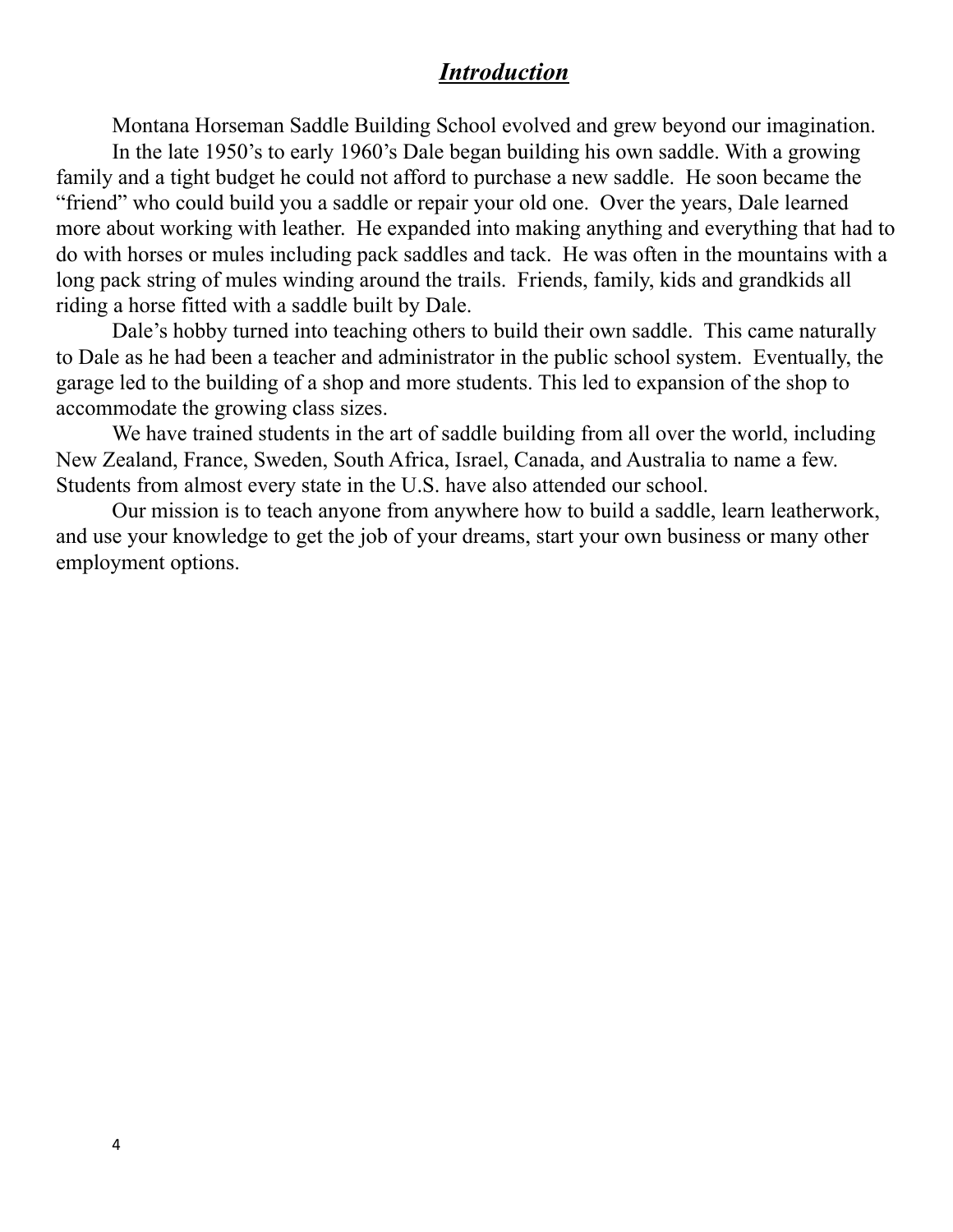## *Administration and Staf*

#### Governing body: Dale E. Moore and Norma Moore Cody McDowell

#### **Dale Moore**:

-saddle builder for over 50 years

-designed and marketed mule and horse related equipment

-mule judge at the Montana Winter Fair

-former licensed Montana hunting and fishing outfitter and guide

-has raised and trained horses

-grew up on a ranch

-has had articles published in the Saddlers Journal & honored as "Master Saddle Maker" -masters degree in education

-retired Montana teacher and administrator

-organized and conducted clinics in back country packing

-organized and conducted clinics in the use and application of various types of horse and mule equipment

-5 children, 12 grandchildren and 12 great grandchildren

Some of Dale and Norma's children and grandchildren have attended the class. Others own saddles built by Dale.

"The Montana Horseman Saddle Building School has been very successful in providing the learning and skills necessary for students to become proficient and prepared for the saddle building goals." Dale

#### **Norma Moore**:

-Dale's wife and the 'behind the scenes'support.

### **Cody McDowell**:

-Cody is Dale and Norma's grandson. He has spent many of his years with Dale learning about the outdoors, packing, horses, mules and saddles. He has spent the last 2 years apprenticing under Dale. He is planning to continue Dale's legacy.

### **Staff**

## **Kim McDowell**

-Kim is Dale and Norma's daughter. She keeps the records for the VA, making sure veterans can attend the school.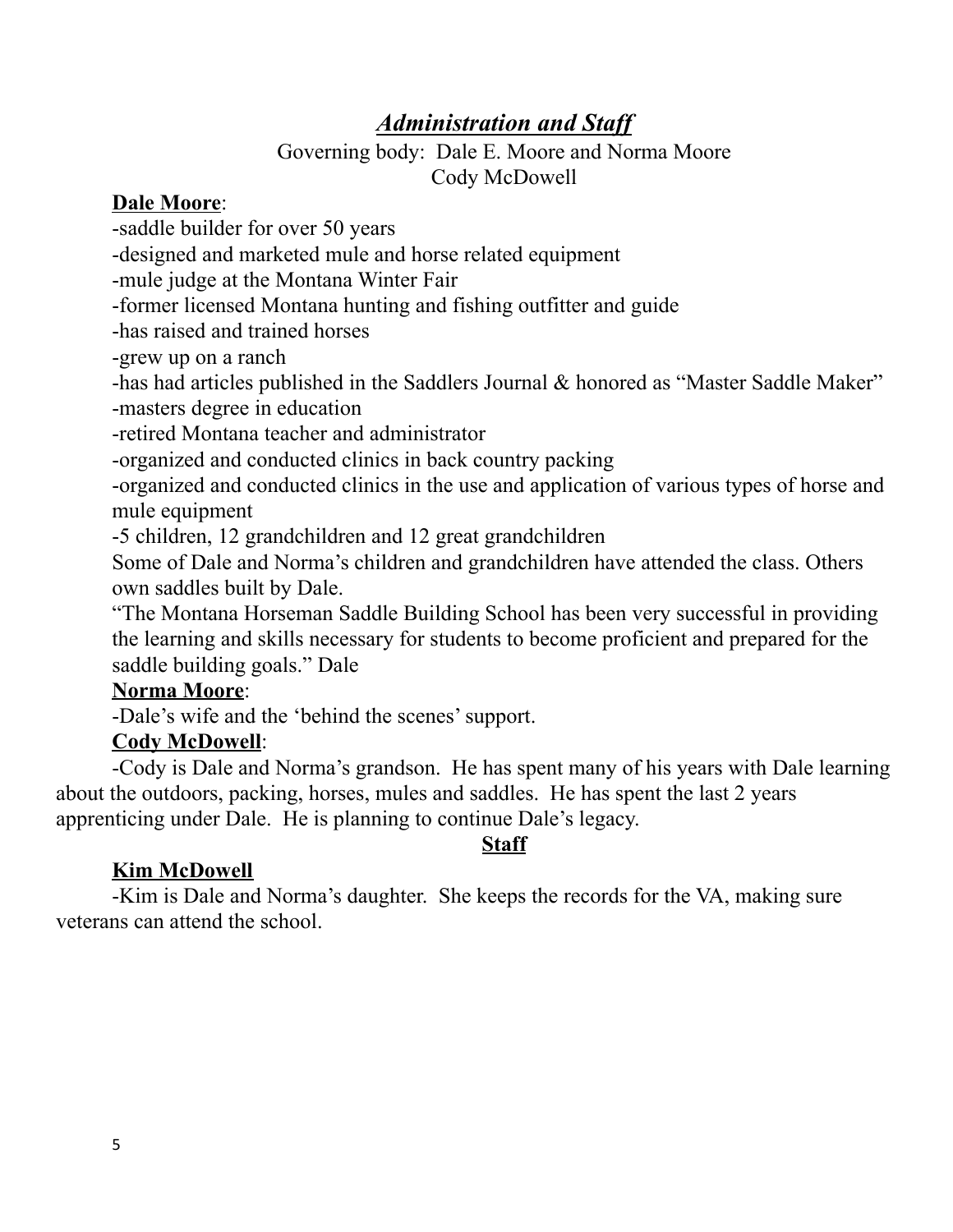### *Facility*

Our school is located between Manhattan and Belgade, Montana. A washing machine and dryer are also in the shop and available whenever needed. Our school space is 3000 square feet. Each student has their own 6'x8' work table, a large conference table is used for morning meetings.

### *Facility Rules and Information*

We provide a washing machine and dryer for your personal use. Please respect that others will also be using these machines. Again, we do not provide maid service for the shared bathrooms. Please respect your fellow students and leave the bathroom clean and tidy. The large sponges are for leather work only! There are disposable dish cloths, a tub and a drainer for your dishes.

Absolutely **NO SMOKING or Vaping** allowed in the shop. If you need to smoke outside, please pick up and dispose of your cigarette butts.

No firearms allowed in or around the shop.

#### *Equipment*

Any equipment needed to complete your saddle and learn the art of leatherwork is available. Tooling equipment, large and small sewing machines, your own workspace, cutting tools for the leather, saddle stands, small power tools, a sink, any other tool you may need.

#### *Additional Expenses*

You will incur expenses not covered under tuition costs. You are more than welcome to stay in one of the bedrooms in the school. This allows you to work on your saddle or practice tooling whenever you would like. Your cost for a room in the school is \$500.00 for the duration. There is no room service. We will need to buy or bring your own groceries. The rooms are equipped with kitchen supplies and a refrigerator. The easiest place to buy groceries is in Belgrade. Belgrade is about 8 miles away. If you do not have a vehicle, arrangements can be made for one of our instructors to take you to the grocery store. Often students become friends and go to the store or take advantage of activities outside the school. Additional expenses include:

Motel: motels in this area average \$100 per night

Food: a conservative estimate of groceries for 4 weeks would be \$300.00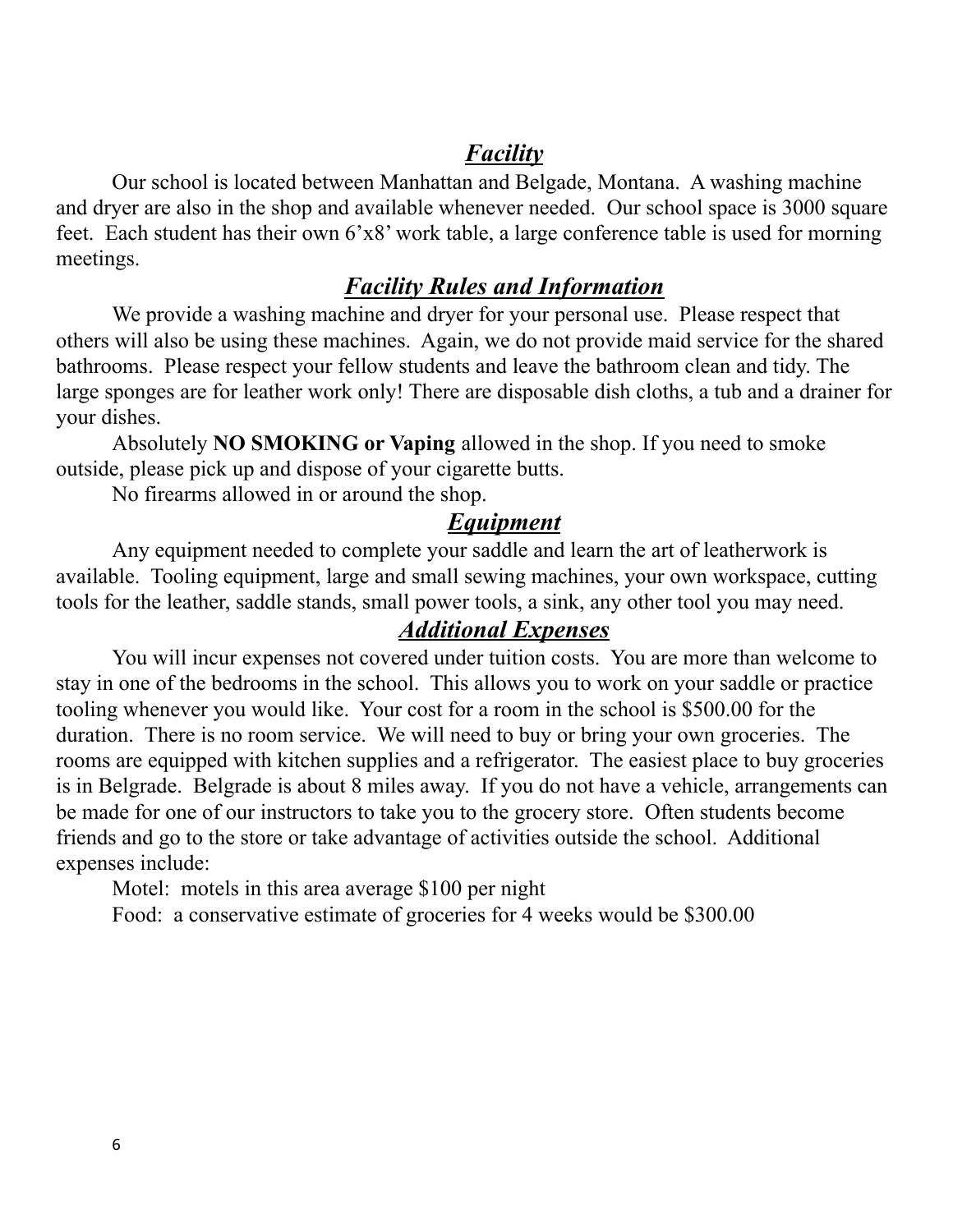## *Tuition for Saddle Building*

Saddle Building: \$6000.00 *Tuition Breakdown for non VA-students*

### **Tuition and Instruction: \$4500.00 Saddle Building Supplies: \$1500.00**

**This includes:** Strings: \$60.00 Latigos: \$70.00 Skirting Leather: \$260.00 x 2 =\$520.00 Tree: \$400.00 Rigging Plates: \$70.00 D rings: \$15.00 Blevins & Stirrups: \$40.00 Strainer: \$5.00 Sheepskin: \$110.00 Cinch: \$40.00 Screws & Rivets: \$10.00 Shop Supplies: \$5.00 Misc. leather/Backing Padded Seats: \$50.00 Misc. shipping costs: \$105.00

### *Deposit required before arrival to save your place in the class: \$500.00* **Total due before or upon arrival not including deposit: \$6000.00 Your tuition includes:**

-your choice of building a Wade Saddle, Bowman Saddle or a Flat Creek Packer Saddle -saddle tree -leather: latigo, skirting, padded seat -saddle lining(sheepskin) -hardware -stirrups

-oils: cleaners, preservatives

-assembly materials

-you will have your own working area including a very large table

## **Saddle Building Tools and Equipment:**

-all tools and equipment are provided for student use for the duration of the class -lists of tools, equipment and suppliers are provided at the end of this handbook -we are always available to answer questions about supplies, tools and equipment

#### **Horses and mules provided for the following:**

-teaching animal conformation relative to proper saddle fitting -teaching slope of shoulders required for proper rigging placement -saddle construction and saddle fitting relative to inherent saddle and conformation problems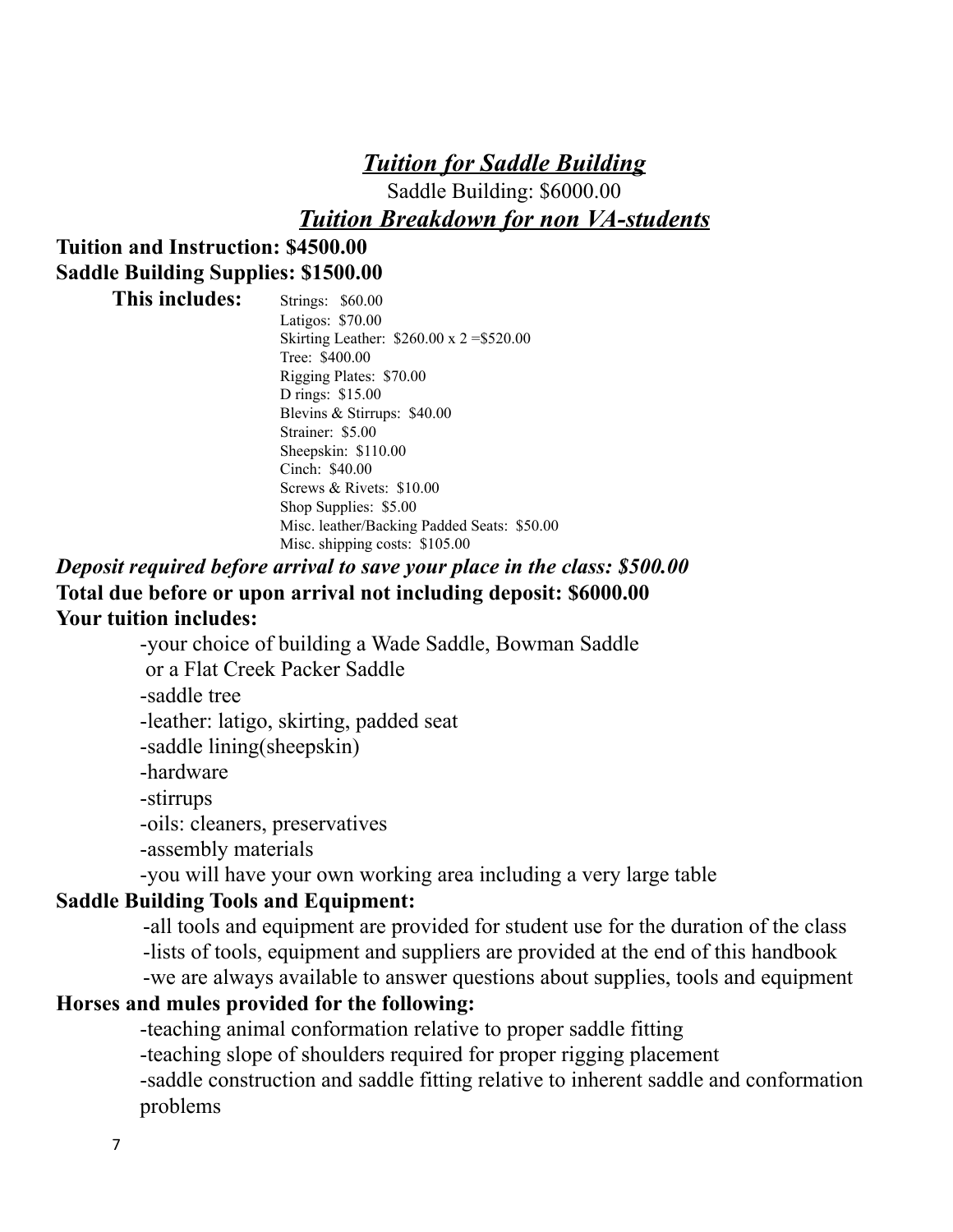#### **Room: \$500.00**

-Your room is not included in your tuition. We have rooms in the school where you can live during your class. Each room includes kitchen items for cooking and a refrigerator for your food. Your \$500.00 deposit not only ensures your place in class but will also reserve your bedroom.

### *Tuition for Saddle Building*

Saddle Building: \$6000.00

*Tuition Breakdown for VA-students*

#### **Tuition and Instruction: \$4500.00 Saddle Building Supplies: \$1500.00**

| This includes: | <b>Strings: \$60.00</b>                        |
|----------------|------------------------------------------------|
|                | Latigos: \$70.00                               |
|                | Skirting Leather: $$260.00 \times 2 = $520.00$ |
|                | Tree: \$400.00                                 |
|                | Rigging Plates: \$70.00                        |
|                | D rings: \$15.00                               |
|                | Blevins & Stirrups: $$40.00$                   |
|                | Strainer: \$5.00                               |
|                | Sheepskin: \$110.00                            |
|                | Cinch: \$40.00                                 |
|                | Screws & Rivets: $$10.00$                      |
|                | Shop Supplies: \$5.00                          |
|                | Misc. leather/Backing Padded Seats: \$50.00    |
|                | Misc. shipping costs: $$105.00$                |

### *Deposit required before arrival to save your spot in the class: \$500.00* **Amount that will be charged to the VA not including deposit: \$6000.00 Your tuition includes:**

-your choice of building a Wade Saddle, Bowman Saddle,

or a Flat Creek Packer Saddle

-saddle tree

-leather: latigo, skirting, padded seat

-saddle lining(sheepskin)

-hardware

-stirrups

-oils: cleaners, preservatives

-assembly materials

-you will have your own working area including a very large table

#### **Saddle Building Tools and Equipment:**

-all tools and equipment are provided for student use for the duration of the class -lists of tools, equipment and suppliers are provided at the end of this handbook -we are always available to answer questions about supplies, tools and equipment

#### **Horses and mules provided for the following:**

-teaching animal conformation relative to proper saddle fitting -teaching slope of shoulders required for proper rigging placement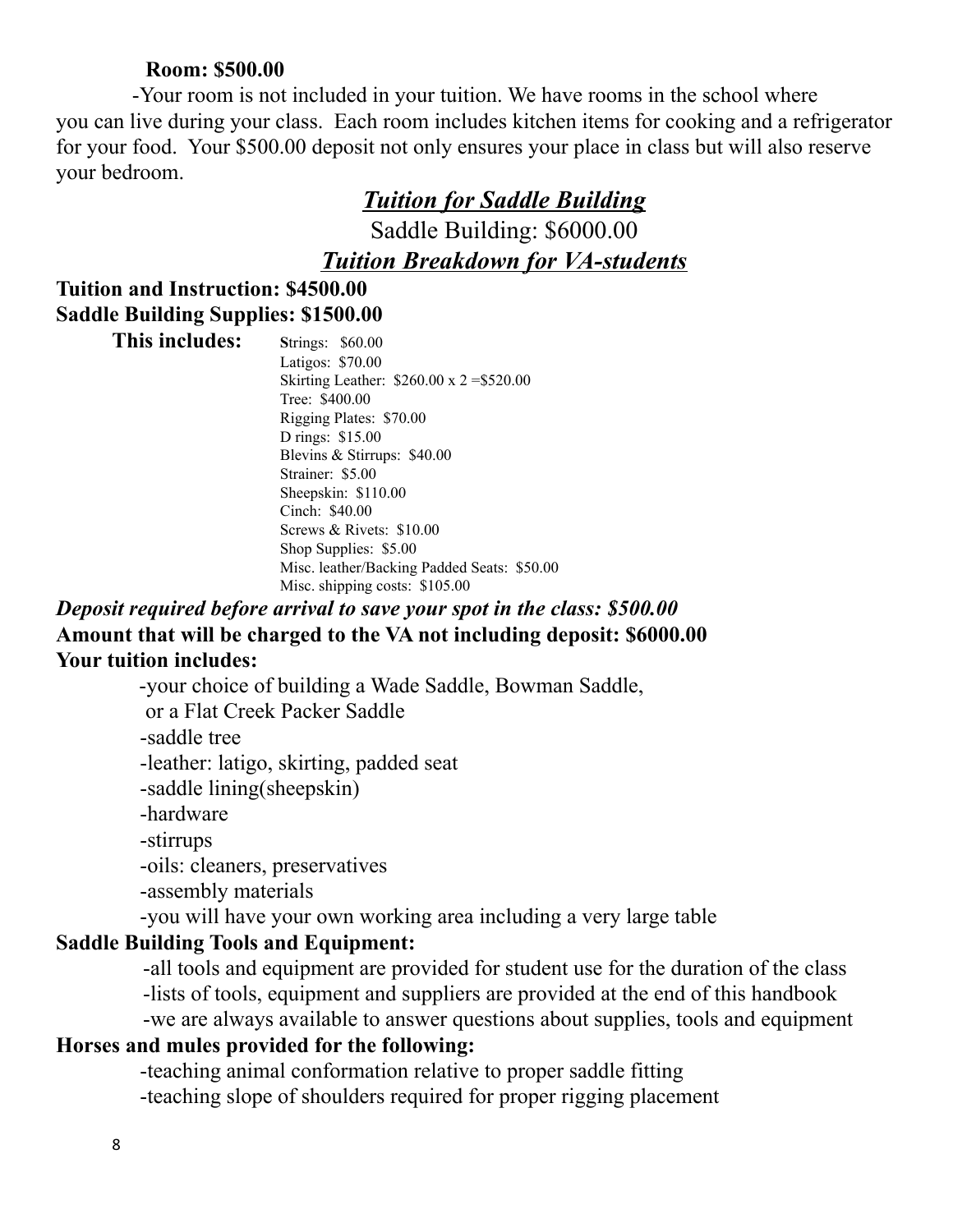-saddle construction and saddle fitting relative to inherent saddle and conformation problems

#### **Room: \$500.00**

-Your room is not included in your tuition. We have rooms in the school where you can live during your class. Each room includes kitchen items for cooking and a refrigerator for your food. Your \$500.00 deposit not only ensures your place in class but will also reserve your bedroom.

## *Advanced Saddle Building*

The Advanced Saddle Building Class allows you to build one or two saddles. You also have the option to build a different saddle than you built during the Saddle Building Class. For example if you built a Wade Saddle during the Saddle Building Class, you can build a Bowman Saddle during the Advanced Saddle Building class. After the initial morning meeting the Advanced Saddle Building Class students will work separately from the Saddle Building students. The Advanced students are not required to build a "class saddle", giving advanced students extra time to hone their skills with the sewing machines and saddle building equipment. You will also gain more confidence using patterns and having more time to understand the handling and cutting of leather. Having Dale or Cody helping with any "hands on" problems or issues that arise will give you practice in dealing with those problems or issues.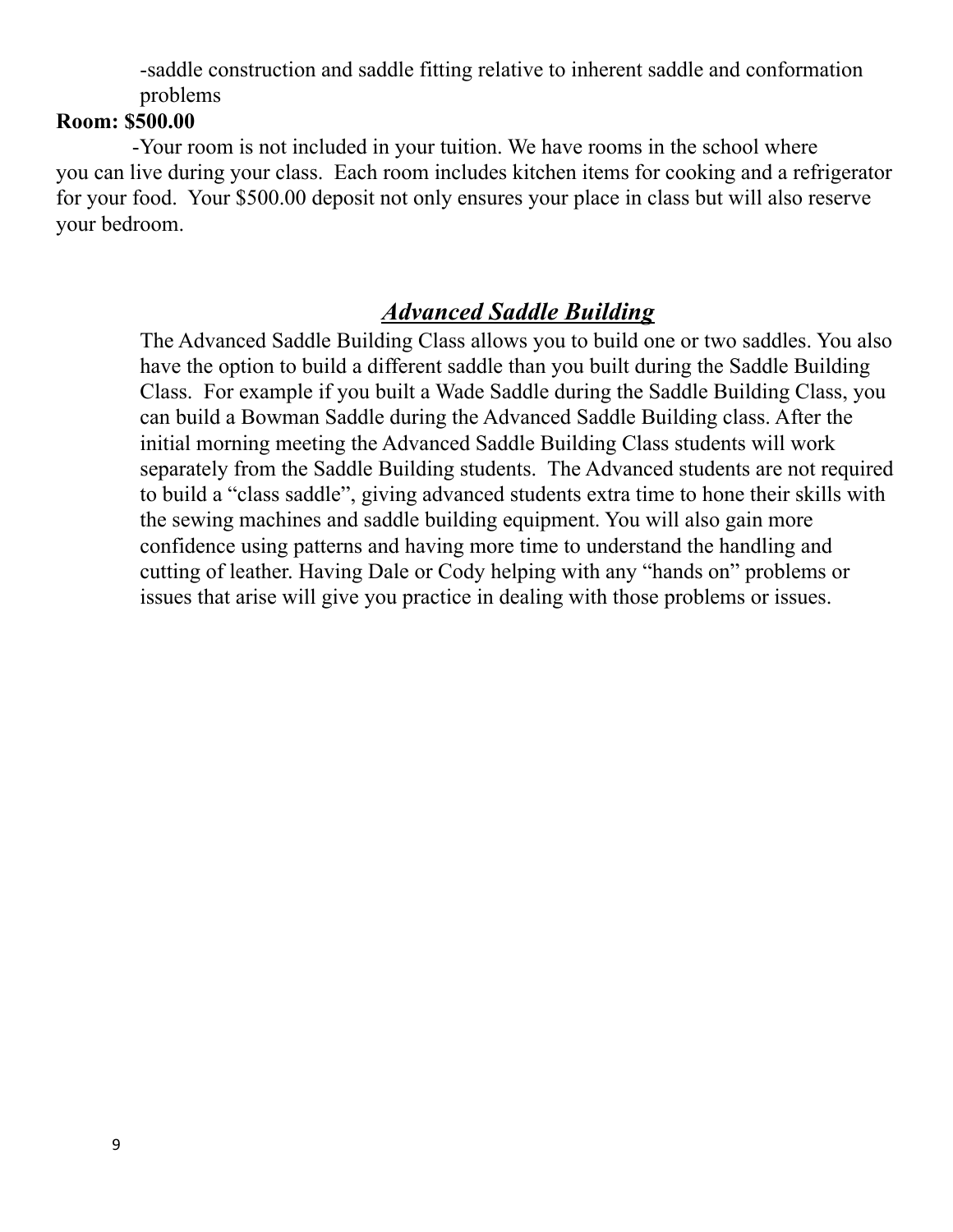## *Tuition for Advanced Saddle Building for non VA-students*

Advanced Saddle Building: \$7000.00(you may build 2 saddles, 1st saddle materials are included in tuition,  $2<sup>nd</sup>$  saddle materials must be paid for separately: please talk to Dale or Cody about plans to build a  $2<sup>nd</sup>$  saddle as they will need to order supplies,

approximate cost of  $2<sup>nd</sup>$  saddle materials is \$1500.00)

#### **Tuition and Instruction: \$4500.00 Saddle Building Supplies: \$1500.00**

**This includes:** Strings: \$60.00 Latigos: \$70.00 Skirting Leather: \$260.00 x 2 =\$520.00 Tree: \$400.00 Rigging Plates: \$70.00 D rings: \$15.00 Blevins & Stirrups: \$40.00 Strainer: \$5.00 Sheepskin: \$110.00 Cinch: \$40.00, Screws & Rivets: \$10.00 Shop Supplies: \$5.00 Misc. leather/Backing Padded Seats: \$50.00 Misc. shipping costs: \$105.00

#### **Additional Instruction: \$500.00**

*Deposit required before arrival to save your spot in the class: \$500.00* **Total due before or upon arrival not including deposit: \$6500.00**

> -your choice of building a Wade or Bowman Saddle or a Flat Creek Packer Saddle -saddle tree

-leather: latigo, skirting, padded seat

-saddle lining(sheepskin)

-hardware

-stirrups

-oils: cleaners, preservatives

-assembly materials

-you will have your own working area including a very large table

#### **Saddle Building Tools and Equipment:**

-all tools and equipment are provided for student use for the duration of the class -lists of tools, equipment and suppliers are provided at the end of this handbook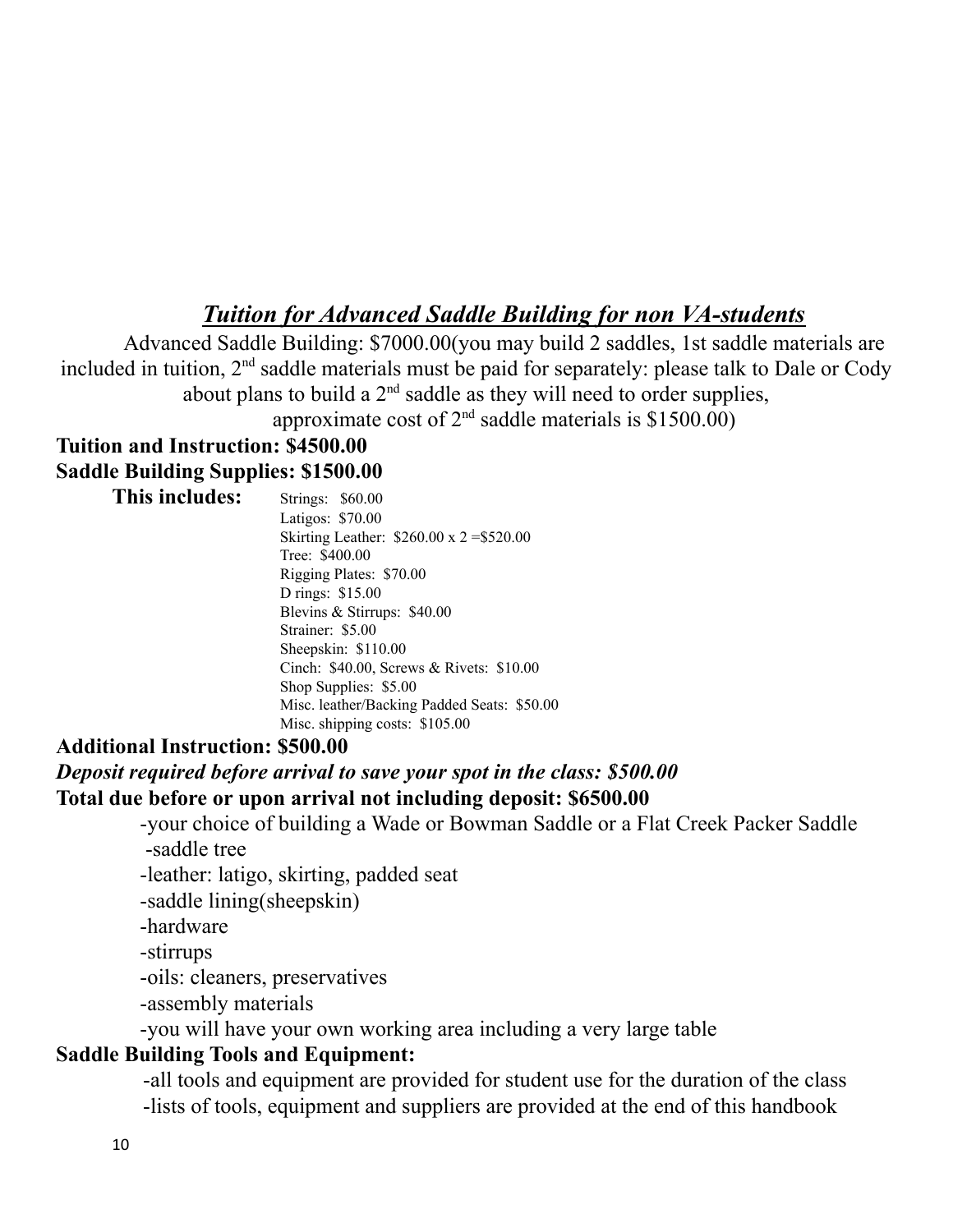-we are always available to answer questions about supplies, tools and equipment

## **Horses and mules provided for the following:**

-teaching animal conformation relative to proper saddle fitting

-teaching slope of shoulders required for proper rigging placement

-saddle construction and saddle fitting relative to inherent saddle and conformation problems

#### **Room: \$500.00**

-Your room is not included in your tuition. We have rooms in the school where you can live during your class. Each room includes kitchen items for cooking and a refrigerator for your food. Your \$500.00 deposit not only ensures your place in class but will also reserve your bedroom.

## *Tuition for Advanced Saddle Building for VA-students*

Advanced Saddle Building: \$6500.00(you may build 2 saddles, 1st saddle materials are included in tuition,  $2<sup>nd</sup>$  saddle materials must be paid for separately: please talk to Dale or Cody about plans to build a  $2<sup>nd</sup>$  saddle as they will need to order supplies,

approximate cost of  $2<sup>nd</sup>$  saddle materials is \$1500.00)

### **Tuition and Instruction: \$4500.00 Saddle Building Supplies: \$1500.00**

| This includes: | Strings: \$60.00                               |
|----------------|------------------------------------------------|
|                | Latigos: \$70.00                               |
|                | Skirting Leather: $$260.00 \times 2 = $520.00$ |
|                | Tree: \$400.00                                 |
|                | Rigging Plates: \$70.00                        |
|                | D rings: \$15.00                               |
|                | Blevins & Stirrups: \$40.00                    |
|                | Strainer: \$5.00                               |
|                | Sheepskin: \$110.00                            |
|                | Cinch: \$40.00, Screws & Rivets: \$10.00       |
|                | Shop Supplies: \$5.00                          |
|                | Misc. leather/Backing Padded Seats: \$50.00    |

#### **Additional Instruction: \$500.00**

## *Deposit required before arrival to save your spot in the class: \$500.00* **Amount that will be charged to the VA not including deposit: \$6500.00**

-your choice of building a Wade Saddle, Bowman Saddle

or a Flat Creek Packer Saddle

-saddle tree

-leather: latigo, skirting, padded seat

-saddle lining(sheepskin)

-hardware

-stirrups

-oils: cleaners, preservatives

-assembly materials

-you will have your own working area including a very large table

### **Saddle Building Tools and Equipment:**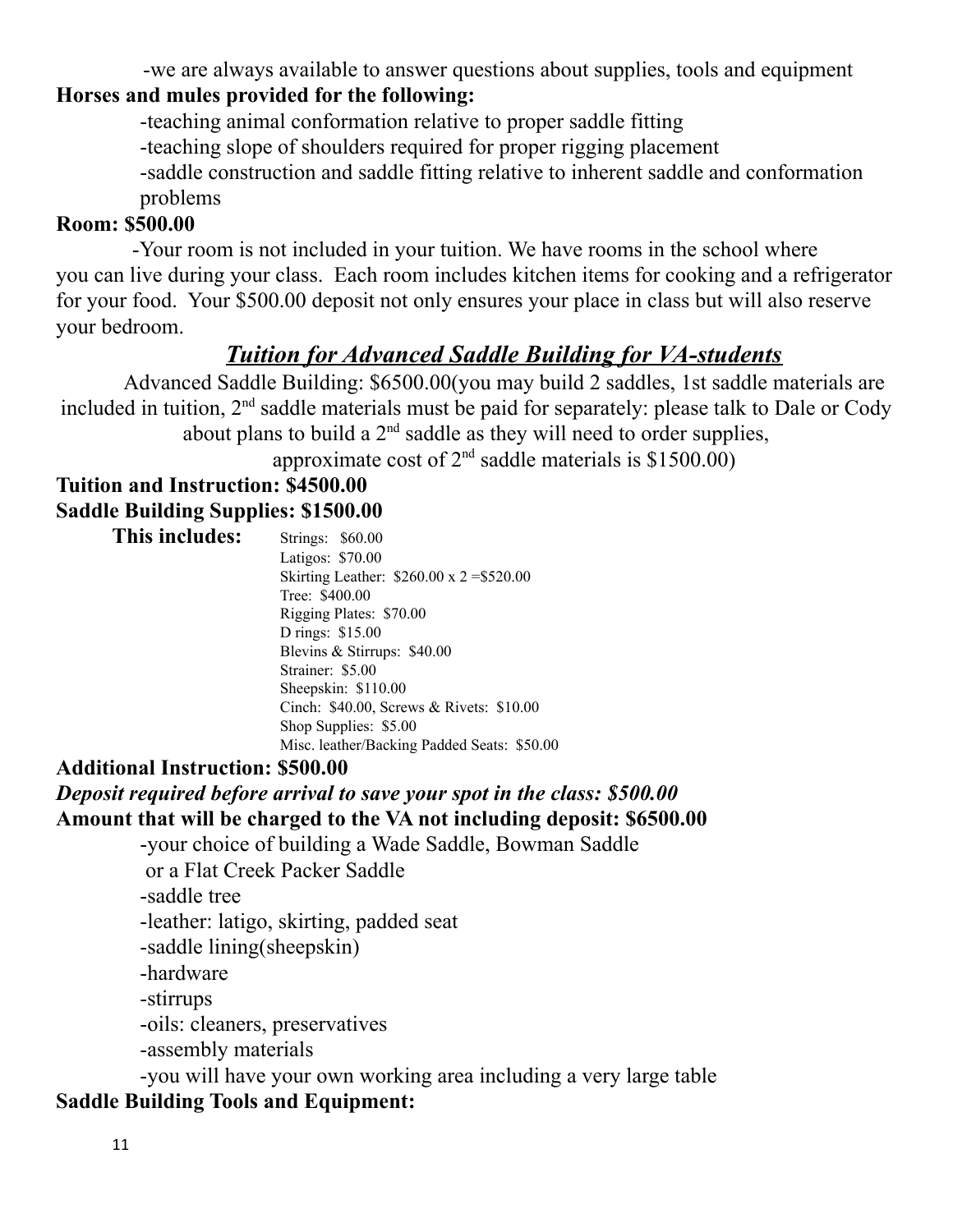-all tools and equipment are provided for student use for the duration of the class

-lists of tools, equipment and suppliers are provided at the end of this handbook

-we are always available to answer questions about supplies, tools and equipment

### **Horses and mules provided for the following:**

-teaching animal conformation relative to proper saddle fitting

-teaching slope of shoulders required for proper rigging placement

-saddle construction and saddle fitting relative to inherent saddle and conformation problems

#### **Room: \$500.00**

-Your room is not included in your tuition. We have rooms in the school where you can live during your class. Each room includes kitchen items for cooking and a refrigerator for your food. Your \$500.00 deposit not only ensures your place in class but will also reserve your bedroom.

## *Class Schedule*

Saddle Building: 192 classroom hours: 4 weeks/ 8 hours per day/ Monday thru Saturday Advanced Saddle Building: 192 classroom hours: 4 weeks/ 8 hours per day/ Monday thru Saturday

## *Class Content*

#### **Saddle Building**:

-orientation…..4 hours

-saddle history beginning with the early 1880's…..2 hours

-how the western saddle emerged and changed to meet the different demands…..1 hours

-Saddle building procedures and methods…..6 hours

-fitting saddles, inherent problems with saddles and animal conformation…..6 hours

-information on saddle styles for intended use…..1 hours

-types of leather and how to deal with inherent leather problems…..5 hours

-saddle building tools, sewing machines, and general procedures…..6 hours

-demonstration saddles, we build two, a wide swell and a slick for style…..50 hours

-designing and tooling to make your saddle a custom design…..4 hours

-each student designs and builds their custom saddle…..107 hours

### **Advanced Saddle Building**:

This class is for students who have completed the Saddle Building Class or students who have prior saddle building experience.

-orthopedic balanced ride saddles…..4

-roping saddles…..5 hours

-trail saddles…..4 hours

-cutting saddles…..4 hours

-barrel racing saddles…..4 hours

-padded seats…..3 hours

-mounting silver trim…..1 hours

-tooling and carving techniques…..8 hours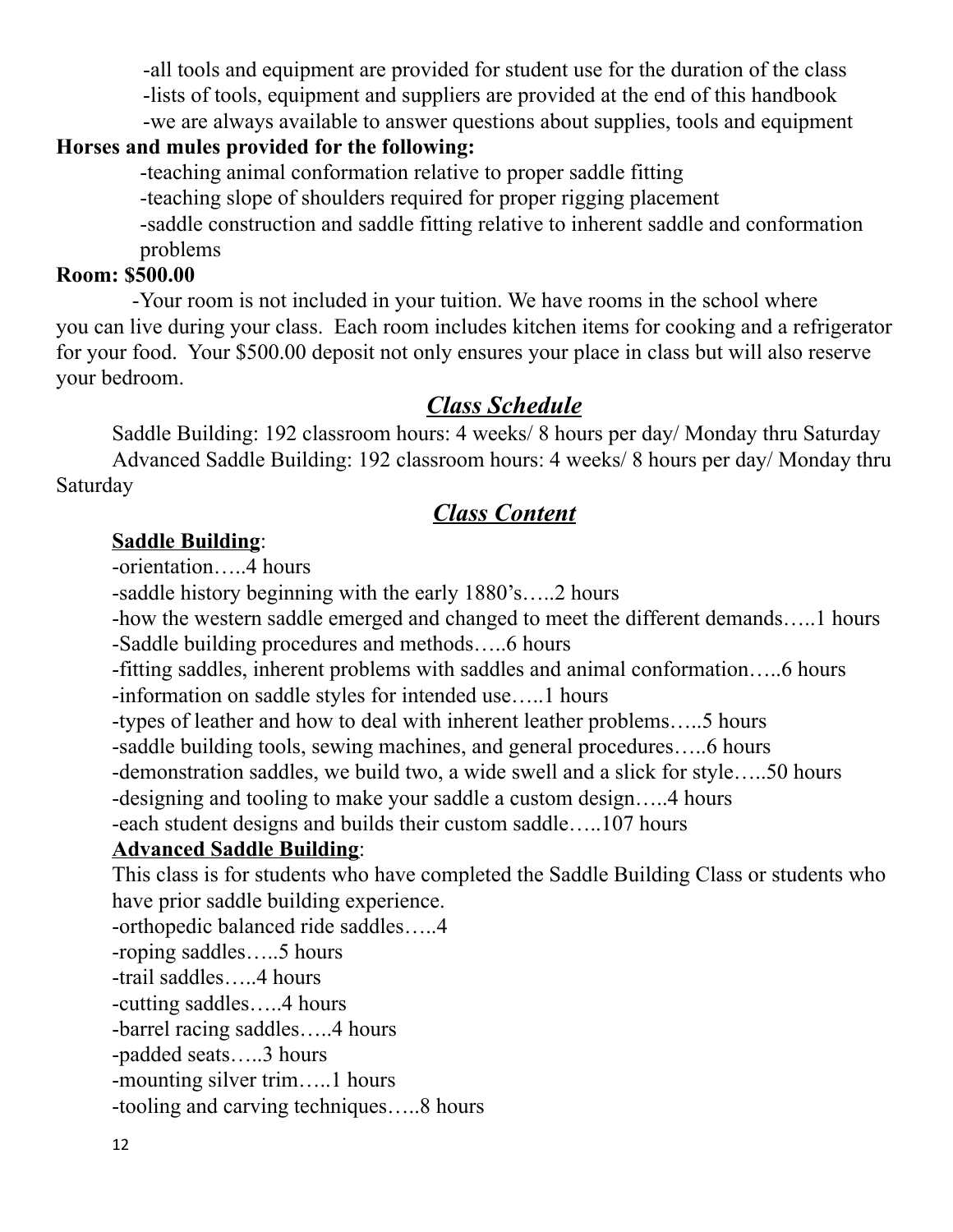-replica saddles…..3 hours -refurbished saddles…..6 hours -saddle repair procedures and techniques…..10 hours -each student designs and builds their custom saddle…..140 hours

### *Calendar* Class dates include Saddle Building and Advanced Saddle Building 2021-2022

2021: August 23-September 17: class operates on Labor Day(9/6) October 4-October 29 November 8-December 3: class operates on Veterans' Day(11/11) Holiday Break December 29-January 25: class operates on New Year's Eve(12/31), New Year's Day(1/1), Martin Luther King Jr. Day(1/17) January 31-February 25: class operates on President's Day(2/21) March 7-April 1 April 11-May 6 May 16-June 10: class operates on Memorial Day(5/30)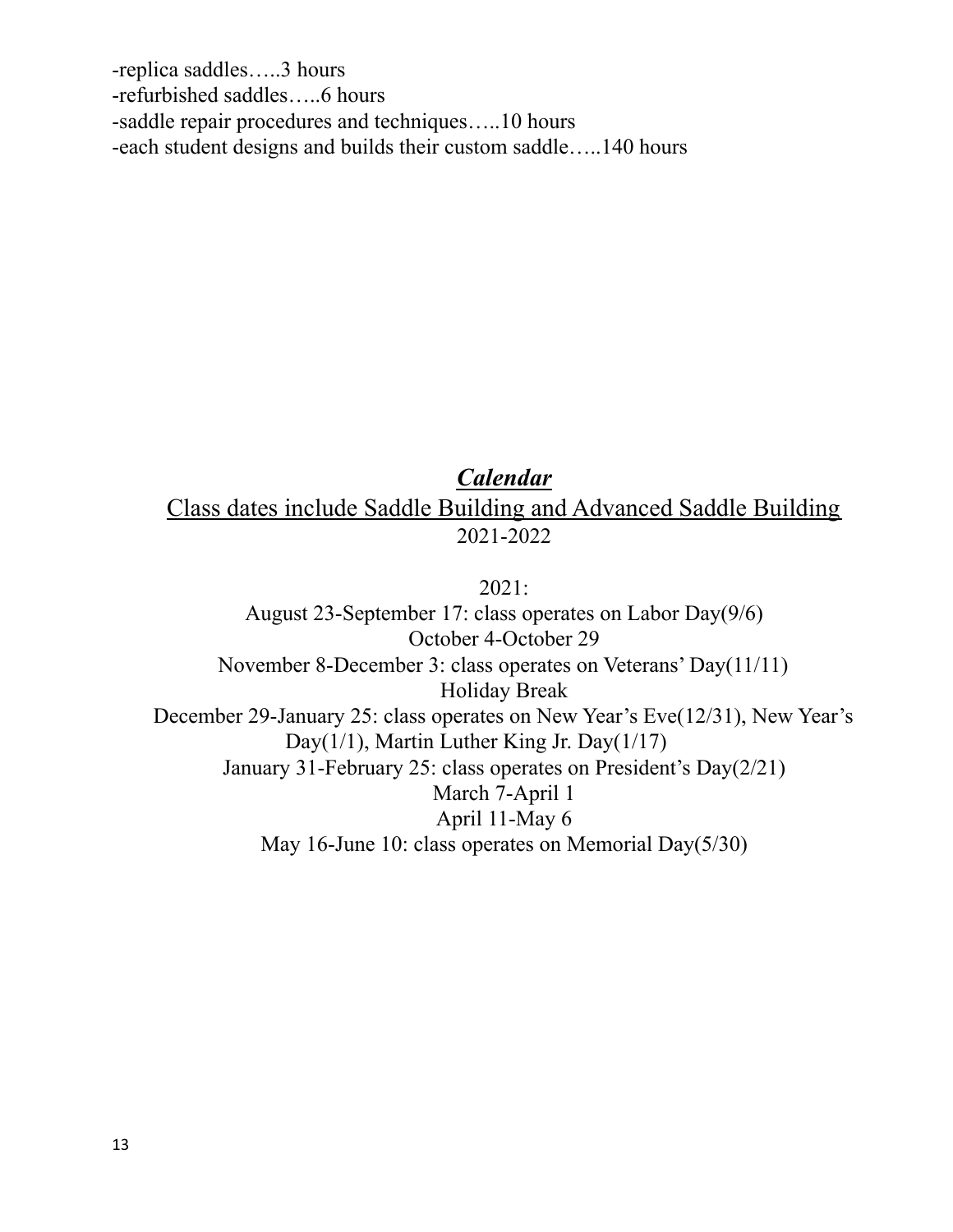## *School Policies School Policies apply to all students*

## *Refund Policy*

We understand refunds may be necessary due to family emergencies, health issues or unforeseen circumstances.

**VA Students**: Our refund policy is a daily pro-rated system. A complete course runs for 24 days. For example, if a student is unable to attend the last 14 days of the course a refund of \$3500.00 will be sent to the VA. A VA student does not need to contact the VA. Montana Saddle School will contact the VA and appropriate measures will be taken.

**Non VA Students**: Non VA students are required to make a \$500.00 deposit to guarantee placement in the course. This deposit is non-refundable. If a student is unable to attend the full course, a refund to the student determined on a daily pro-rated system will be granted in the same manner as a VA student. If a student stops attending class with no reason or explanation no refund will be granted.

All refunds will be sent to the Veteran's Administration or to the non VA student within 40 days.

### *Enrollment*

In order to meet the enrollment date we require students to provide a completed application available via mail, email, or thru the Montana Saddle Building School website. Prior to enrollment all VA students must supply a copy of your **VA Certificate of Eligibility**. All students must be 18 years or older.

### *Enrollment in the Advanced Saddle Building Class*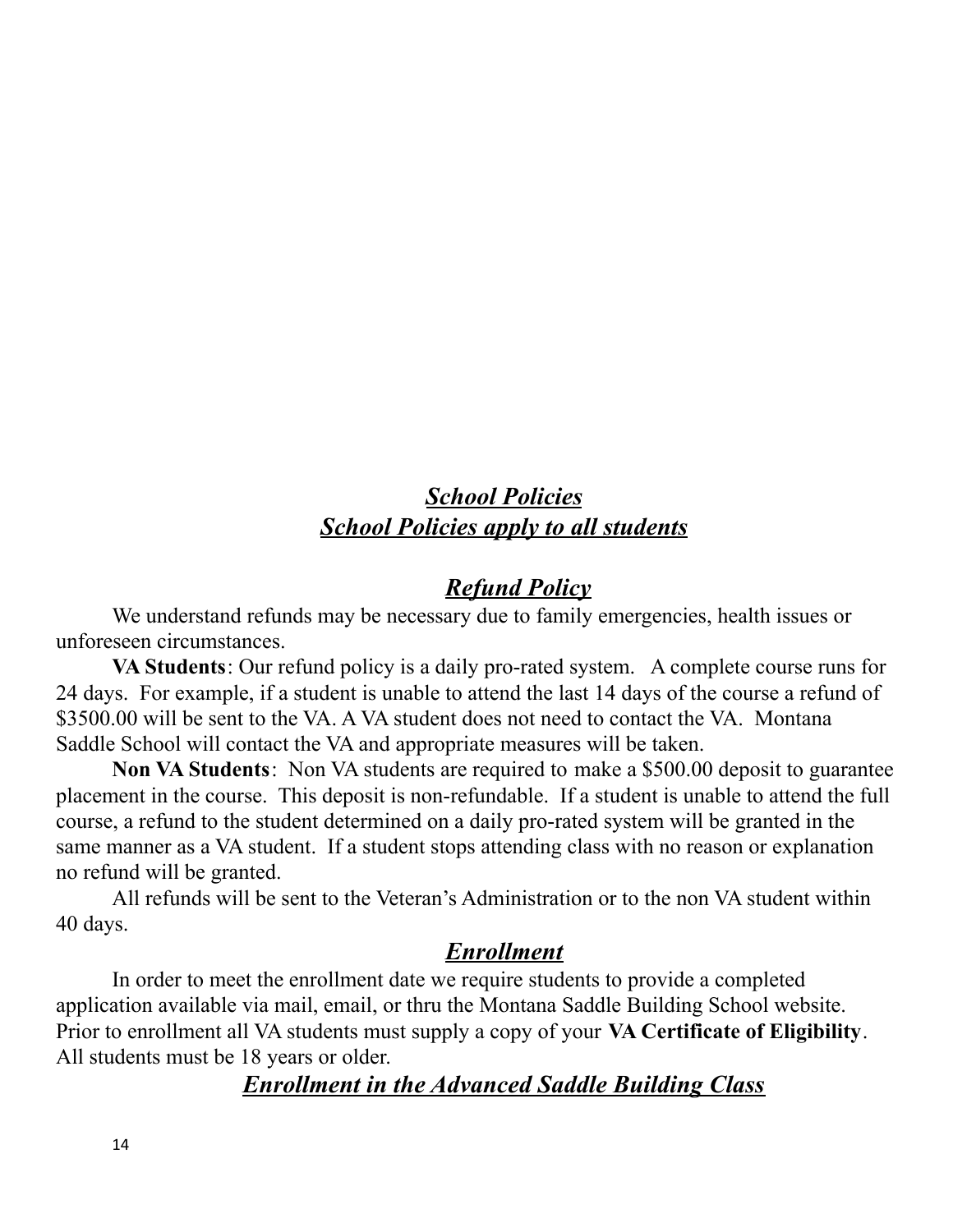In order to meet the experience requirement for the Advanced Saddle Building Class, students need to have completed the Saddle Building Class. If a student hasn't completed the Saddle Building Class they need to show a level acceptable for entering the Advanced Saddle Building Class. For example: a student needs to understand how to build a saddle as well as having built a western saddle to completion.

#### *Prior Credit*

Montana Saddle School will evaluate all previous postsecondary education and training, including military experience. If credit is granted, program length and cost will be adjusted accordingly. If a student has attended a particular lecture or learned the contents of the lecture at another school or at this school during previous class participation this would qualify as prior credit. If a student applies for admission to the Advanced Saddle Building course they must submit in the form of transcripts from another saddle building school or their certificate of completion of Montana Horseman Saddle Building School's Saddle Building Course.

### *Attendance*

#### **Standards of Conduct**

-A document of agreed student conduct must be signed and returned with school application.

-Class begins at 8 a.m. Consequence: 3 late marks will count as an unexcused absence.

-During morning group meetings we ask that you turn off your phones and remove your earbuds.

-We strive to keep our facility a relaxed and friendly atmosphere, however, attending class in pajamas and having just rolled out of bed is disrespectful to fellow students and faculty.

-We encourage you to work on your saddles or practice tooling in the evenings. In light of this we don't allow alcohol or drugs in the saddle school. Unless previously obtained permission, we do not allow family or friends to visit or stay in the shop with you.

-An excused absence includes: illness or emergency(personal matters)

-Unauthorized absence will require a reasonable excuse agreeable to the instructors. Time missed will need to be made up. Adjustment will be under direction of the instructors.

#### **Unexcused Absence Policy**

-Possible make up times include evenings and weekends.

-A student who acquires 2 unexcused absences will be dismissed from the school. If this happens the VA will be notified to terminate your VA education funding. The school will refund your remaining funding to the VA. A record of your expulsion will be maintained.

#### **Excused Absence Policy**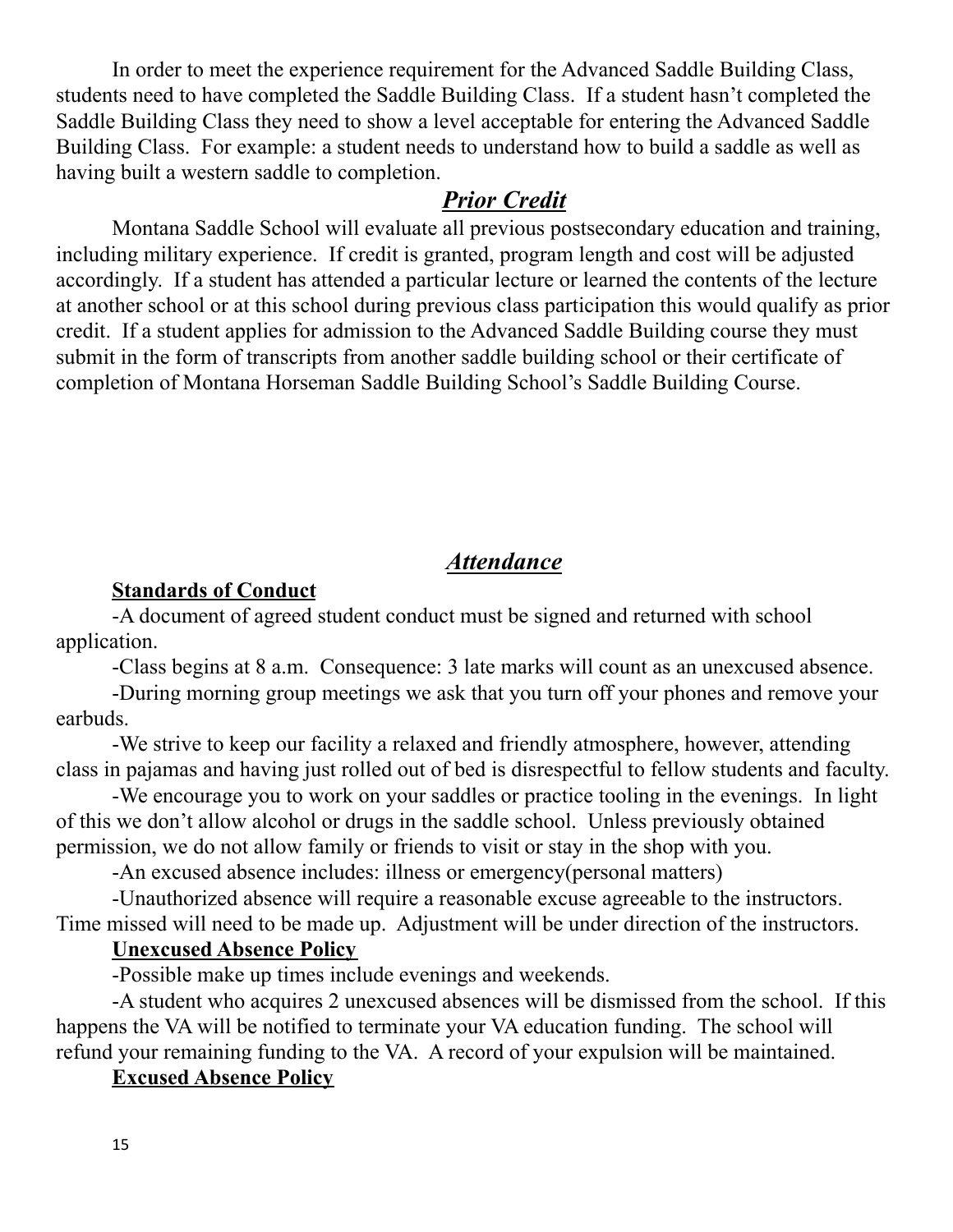If an excused absence of 4 days occurs, the administrator will work with the student to make up the excused hours in the evenings or on the weekend. In general, when a student requires(and get approval by the school) a leave of absence longer than 4 days we require a withdrawal from the school and a re-enrollment at a future date when the entire program will be attended.

#### *Makeup Work Policy*

-Makeup work hours due to excused/unexcused absences will be determined by the school administrator and the student. Hours can be made up during the evening or on the weekends.

#### *Conditions of Dismissal for Unsatisfactory Conduct*

-The school administrators have the authority to dismiss any student who violates the school's published policies. A record of the expulsion will be maintained.

You will be required to leave the school grounds immediately.

### *No Show Policy*

If for whatever reason a student does not show on day 1 of the first week of class an attempt by the school to locate student will be forthcoming.

#### **If no contact is made**:

#### **VA Students**:

Montana Saddle School will notify the VA and 100% of student's VA funding will be returned to the VA.

#### **Non VA Students**:

A non VA student will not be refunded their deposit of \$500. If a student has paid the balance of their tuition, an attempt to locate the student will be conducted. If the school is unable to make contact to arrange a refund their tuition will be held until further contact is made.

### *Student Evaluation*

-Student evaluation is a constant process since saddle building is a hands-on learning environment. Instructors work with students on a one to one basis. Daily meetings are held each morning and at the end of each day. Discussion at the end of the day includes work related issues such as problems encountered that day, question discussions and planning work schedules for the following days.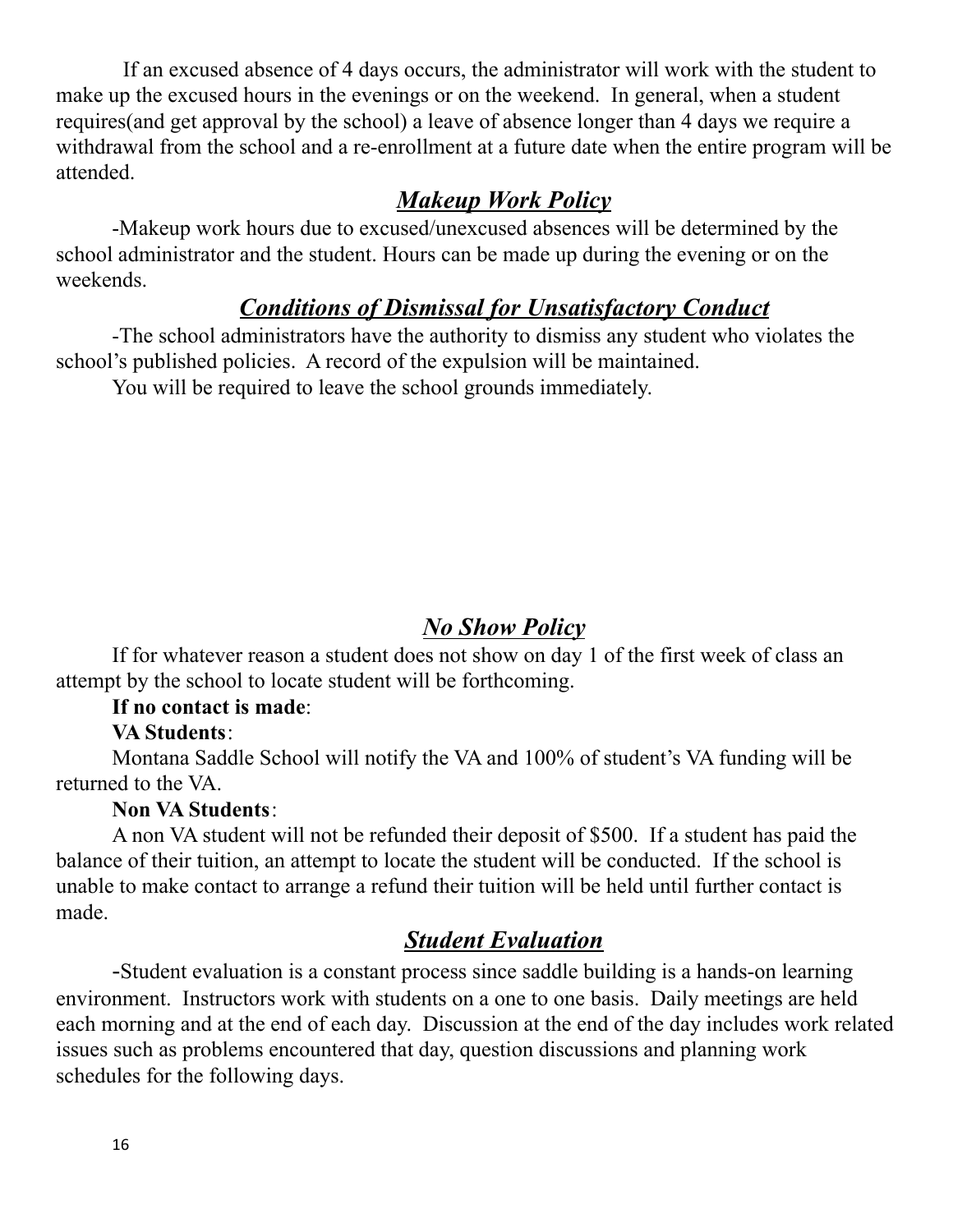-3 quizzes are given during the course. Students are told when a quiz will be given and basic information of what the quiz will entail. A student evaluation form is completed after 2 weeks and again at the end of the course.

-All instructors will participate in the final student evaluation which will be discussed with each student individually. The final evaluation will be given to the student, signed by both student and instructors and placed in the student's file. The included form will be used for the student evaluation.

### *Policy for School Graduation Certificate*

-The Montana Horseman Saddle Building School provides each student a graduation diploma signed by all instructors. The diploma signifies a graduate satisfactorily completed the course and is eligible for future consultations regarding help and advice.

-In the student handbook is a copy of how each student is evaluated. Evaluations are determined on an excellent, good, or fair scale. If a student fails to receive a 'fair' evaluation in all 10 categories, he/she will be able to complete the course but will not receive a certificate of successful completion. Any student dismissed for unsatisfactory grades or progress may re-apply for a future program. However, our owner and lead instructor must approve/authorize any re-enrollment of a student who was previously dismissed for unsatisfactory grades or progress. An evaluation is done at the end of 2 weeks and at the end of the course.

-In order to graduate a student must meet attendance qualifications explained on previous pages.

-A student is required to attend all morning and afternoon meetings.

-A student is required to have at least a fair evaluation in all 10 categories on their student evaluation forms.

#### *What can I do with this education?*

Upon graduation from our school you have numerous ways to use your education.

-Ranch hand: it would be invaluable to be able to repair tack, repair or build saddles for the ranch.

-Open your own business as a saddle maker. Numerous graduates own and operate their own saddle building business. You will have to check in your state the requirements for a business license.

-Ranch supply stores: these stores often carry leather goods and saddles. The ranch supply stores in this area sell horse tack and saddles that are made by local people.

-One student went on to build saddles and making detailed tooled belts. Another graduate successfully designs tooled tops for shoes.

-Saddle building school: open a saddle building school.

-Rodeos: sell your saddles at the rodeos.

#### *Student Records*

#### **Student Records Include**: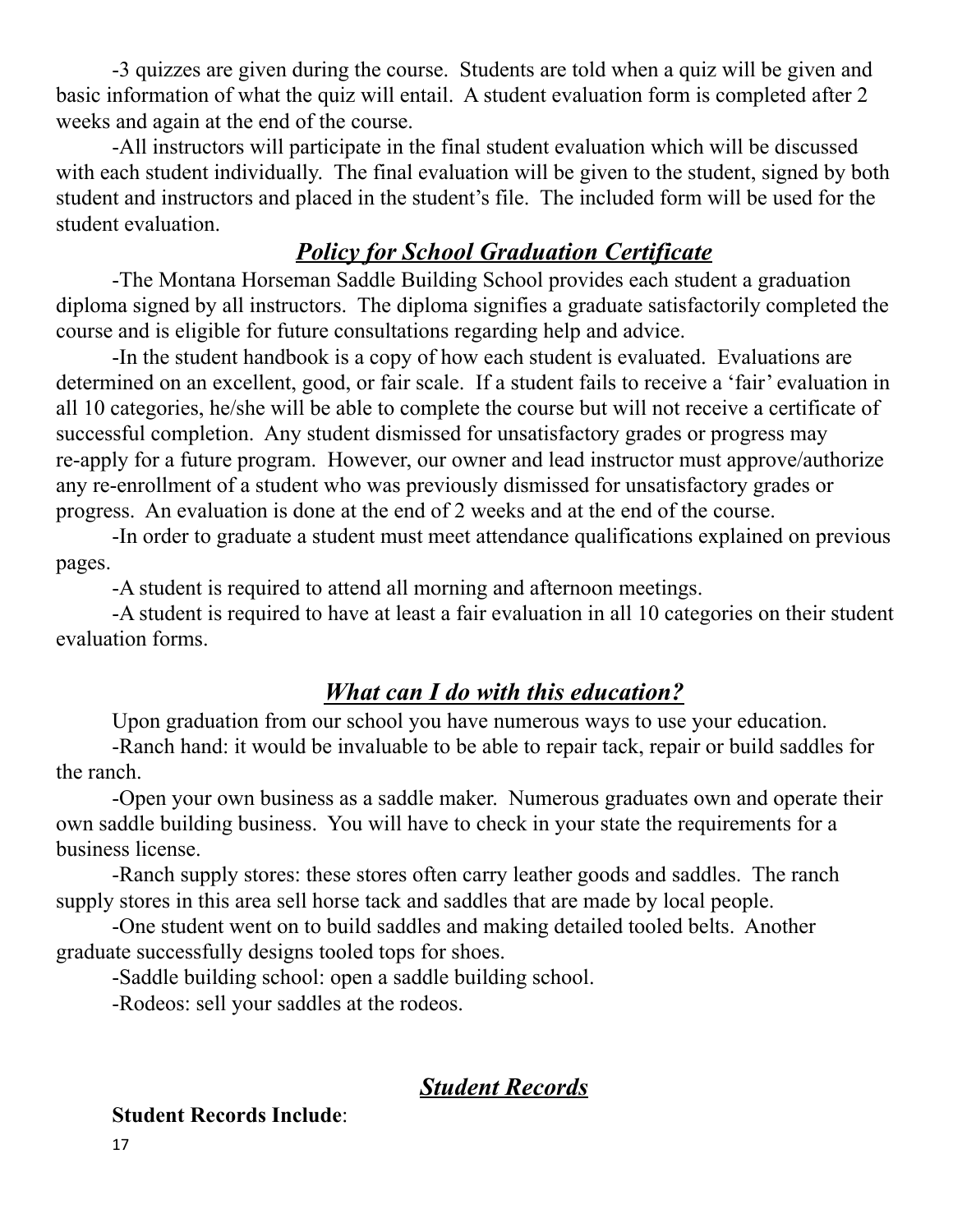#### **VA Students**:

-copy of certificate of eligibility -copy of graduation certificate -student evaluation reports -student attendance reports -dismissal report if applicable -copy of VA ONCE input -photo of student with finished saddle -copy of acceptance letter **NON VA Students**: -copy of graduation certificate -student evaluation reports -student attendance reports -dismissal report if applicable -photo of student with finished saddle -copy of acceptance letter

Student records are maintained offsite with Kim McDowell. The offsite address is 6290 Dawn Dr. Belgrade, MT. If a student would like a copy of their records please contact Cody McDowell or Kim McDowell.

Kim McDowell: 406-209-0058 or Cody McDowell: 406-570-6709

## *In compliance with 38 USC 3679*

-In compliance with 38 USC 3679. Our policy will permit any Chapter 31 or Chapter 33 student to attend or participate in the course of education during the period beginning on the date on which the individual provides to the educational institution a certificate of eligibility for entitlement to educational assistance under chapter 31 or 33. A certificate of eligibility can also include a 'statement of benefits' obtained from the Department of Veterans Affair' VA website, or a VAF 28-1905 form for chapter 31 authorization purposes and ending on the earlier of the following dates:

1. The date on which payment from VA is made to the institution.

2. 90 days after the date the institution certified tuition and fees following the receipt of the certificate of eligibility.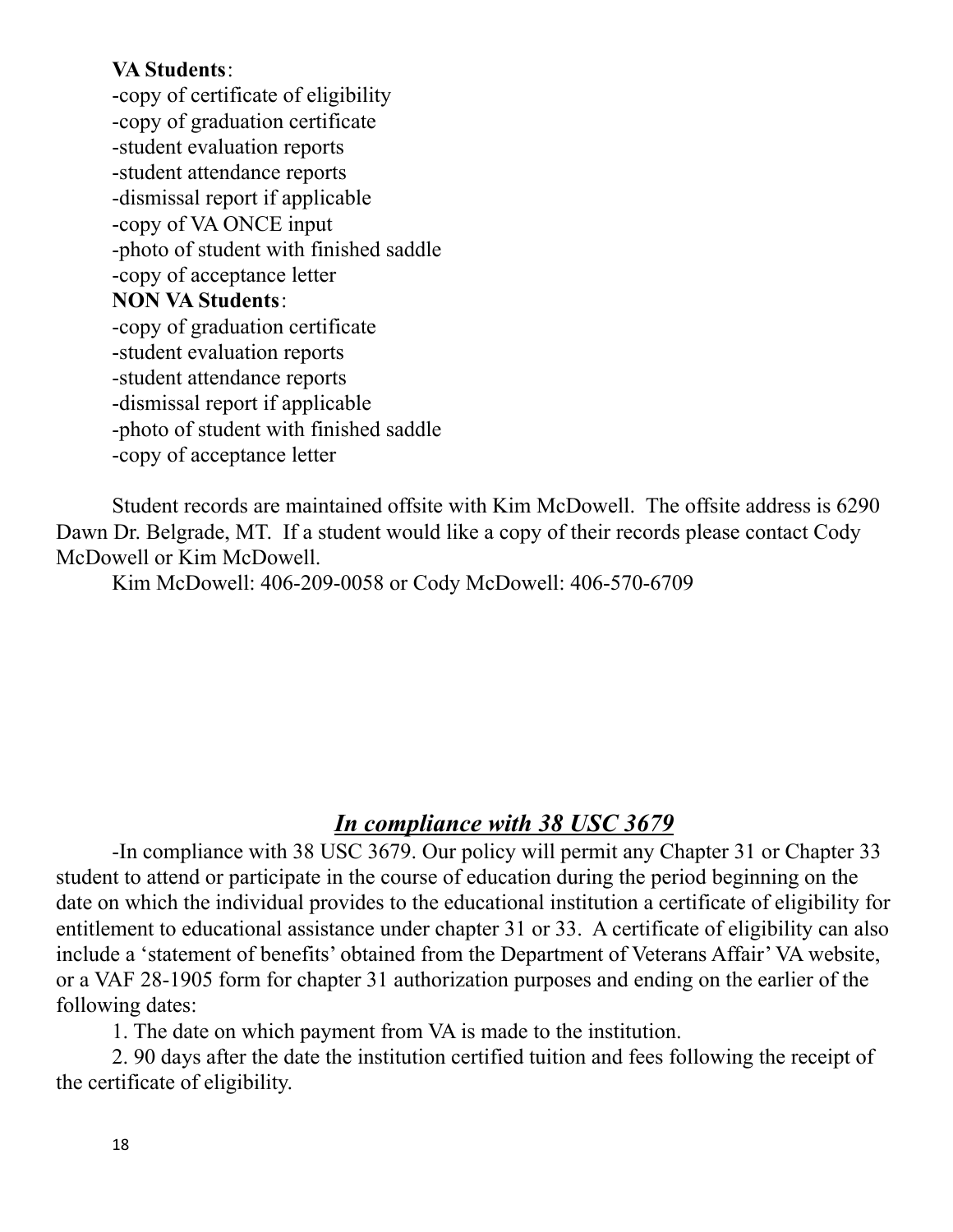Our policy ensures that our educational institution will not impose any penalty, including the assessment of late fees, the denial of access to classes, libraries, or other institutional facilities, or the requirement that a covered individual borrow additional funds, on any covered individual because of the individual's inability to meet his or her financial obligations to the institution due to the delayed disbursement funding from VA under chapter 31 or 33.

## *Tools Needed for Startup Saddle Building*

Heavy-duty sewing machine-depends on quality………….\$3000-\$5500 Medium sized sewing machine needed for horse related tack……..\$1500-\$2500

Basic Tools can be purchased through the Weaver Catalog. To order from Weaver you must establish a business. You will need to get a tax id number from the federal government. Find an application at: <http://isr.usa-taxid.com>.

#### *CS Osborn tools:*

| -end punches: $\frac{1}{2}$ , 1", 2"\$30/\$45                            |  |
|--------------------------------------------------------------------------|--|
| -hole punches: $1/8$ ", $3/16$ ", $\frac{1}{4}$ ", $3/8$ " \$5/\$10 each |  |
| -slot punches: $\frac{1}{2}$ , 1"\$30/\$40 each                          |  |
| -edgers, sizes $2&3$ \$25/\$30 each                                      |  |
|                                                                          |  |
| 19                                                                       |  |